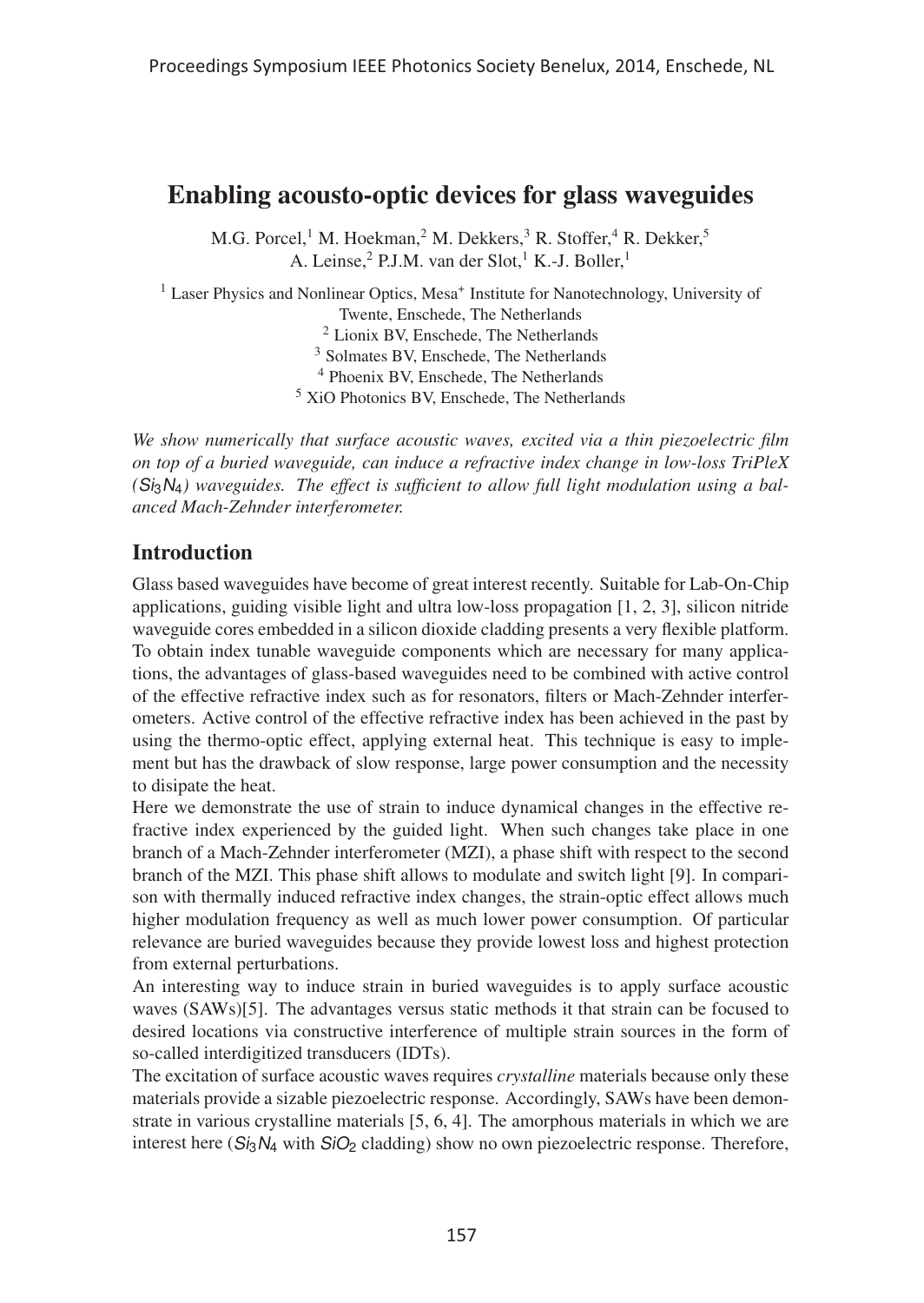the excitation of SAWs requires the fabrication of crystalline, piezoelectric films on top of the amorphous  $SiO<sub>2</sub>$  cladding.

Here we model for the first time the modulation of guided light by SAWs in an amorphous, buried waveguide for the fabrication of an according sample.

# Strain-optic effect

When a material is subjected to strain, the infinitesimal volume elements of the material experience a local displacement from their static or rest positions. This confines the electrons either more tightly or more loosely depending on whether the strain is compressive or tensile. In anisotropic media, the changes in the relative permittivity of the material have to be expressed as a tensor equation[12],

$$
\left[\Delta\left(\varepsilon^{-1}\right)\right]_{ij} = \sum_{kl} p_{ijkl} S_{kl},\tag{1}
$$

where  $(\varepsilon^{-1})_{ii}$  is the dielectric tensor,  $S_{kl}$  is the strain tensor and  $p_{ijkl}$  are the strain-optic coefficients. For small changes in  $(\epsilon^{-1})_{ii}$ , considering isotropic media such as amorphous materials, the tensor equation (1) can be simplified as,

$$
\Delta n_i = \frac{1}{2} n_i^3 (p_{11} S_i + p_{12}, (S_j + S_k)),
$$
\n(2)

where  $n_i$  is the refractive index for linear polarization along the *i* direction, where *i*, *j*, *k* equals x, y and z, and  $S_i$  and  $S_k$  are the cartesian components of the strain vector [7]. The index changes, Δn, for linear polarization in the others directions, *j* and *k*, are obtained by permutation of the indices.

#### Surface acoustic waves and index modulation

Among surface acoustic waves, Rayleigh acoustic waves are the type of waves that we are interested to generate. This type of SAW propagates along the interface of two materials, has low propagation damping and a penetration depth in the order of half the acoustic wavelength in the material [5]. The penetration depth of the acoustic wave has to be chosen such that a sufficient amount of strain is present within the area of the buried waveguide where the optical mode is propagating. The acoustic wavelength is given by,  $\lambda_{SAW} = v_{SAW}/f_{SAW}$ , where  $f_{SAW}$  is the chosen driving frequency. The propagation velocity of SAWs,  $v_{SAW}$ , is given by Young modulus, Poisson modulus and density of the various materials involved.

The velocity depends also on the thickness of the various layers, including piezoelectric layers, buffer layers, and surface electrodes for the IDT structure.

The structure that we consider for our modeling consists of a 27 nm high and 4.4 *μ*m wide Si3N<sup>4</sup> core buried 8 *μ*m under the surface of a 16 *μ*m thick silicon dioxide film. On the silicon dioxide surface we assume a 10 nm thick platinum layer covered with a 2 *μ*m thick film of c-oriented PZT (crystalline piezo-material) followed by 100 nm thick metallic interdigitized platinum electrodes with a lateral period in the range from 20 to 80 *μ*m.

Fig.1 shows a cross section through the structure superimpossed with the intensity profile of the guided  $TM_{00}$  mode as calculated from the Maxwell equations using an eigenmode method. In Fig.2 the fundamental surface acoustic mode is shown for a period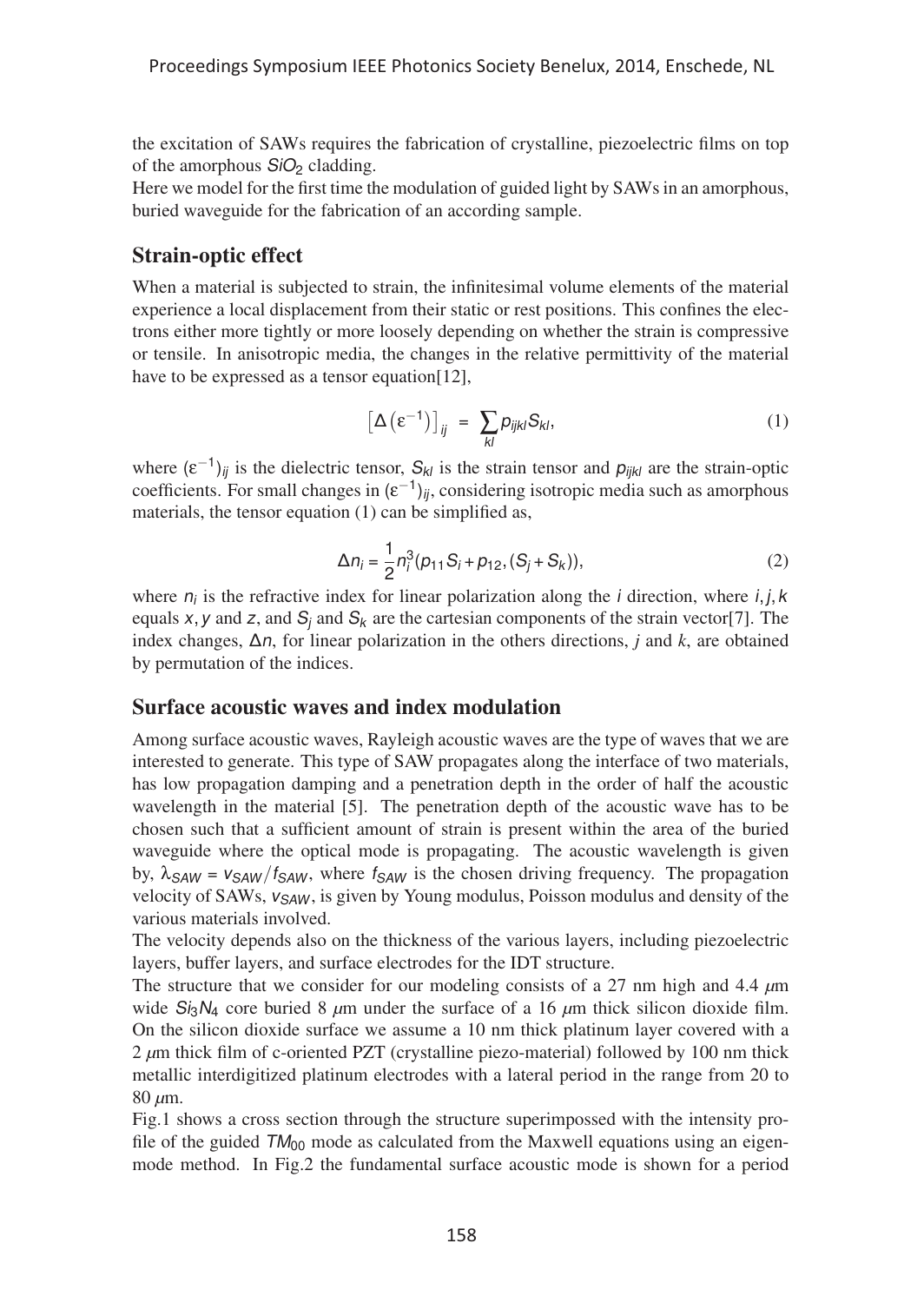of 44 *μ*m, calculated using a piezoelectric eigenmode solver using periodic boundary conditions[13]. The propagation direction of the SAW is perpendicular to the propagation of the optical mode. The results were confirmed with finite element calculations in the time domain[13].



Figure 1: Cross section of the waveguide and IDT structure. The intensity distribution cross section of the  $TM_{00}$  for 840 nm wavelength is superimposed. All shown features are to scale.



Figure 2: Cross section of calculated strain distribution of the fundamental surface acoustic wave, displayed over one acoustic wavelength. The size of the waveguide and IDTs are exaggerated for clarity.

Using the described model, we calculated the shape and effective refractive index,  $n_{\text{eff}}$ , of the waveguide mode  $TM_{00}$  for the maximum and minimum strain. The calculations were carried out for a given driving voltage, 6 V, and the IDT period was varied in steps of 6 *μ*m while varing the drive frequency accordingly for resonant excitation. The results are summarized in Figs.3 and 4. It can be seen that with the given parameters dynamical refractive index changes,  $\Delta n_{\text{eff}}$ , in the order of 10<sup>-3</sup> to 10<sup>-4</sup> should be achievable.



Figure 3:  $\Delta n_{\text{eff}}$  of the  $TM_{00}$  mode in the waveguide for a wavelength of 840 nm as a function of the acoustic wavelength, at a driving voltage of 6 V.



Figure 4: Dynamical evolution of the effective refractive index for an IDT period 44 *μ*m excited with 73.4 MHz.

#### Fabrication

The deposition of crystalline piezoelectric material on amorphous substrates was done with a large area pulsed laser deposition tool, or PLD, where a target with the material to deposit is ablated by high power laser pulses. During the process the wafer is kept at a temperature of  $600^{\circ}$ C. The deposition was performed by Solmates BV who is capable of depositing  $(001)$  textured PbZiTiO<sub>3</sub> (PZT) with a thickness homogeneity better than 5% with this technique. This deposition bears additional complexity in that a buffer layer between the amorphous material and the crystalline material needs to be deposited to